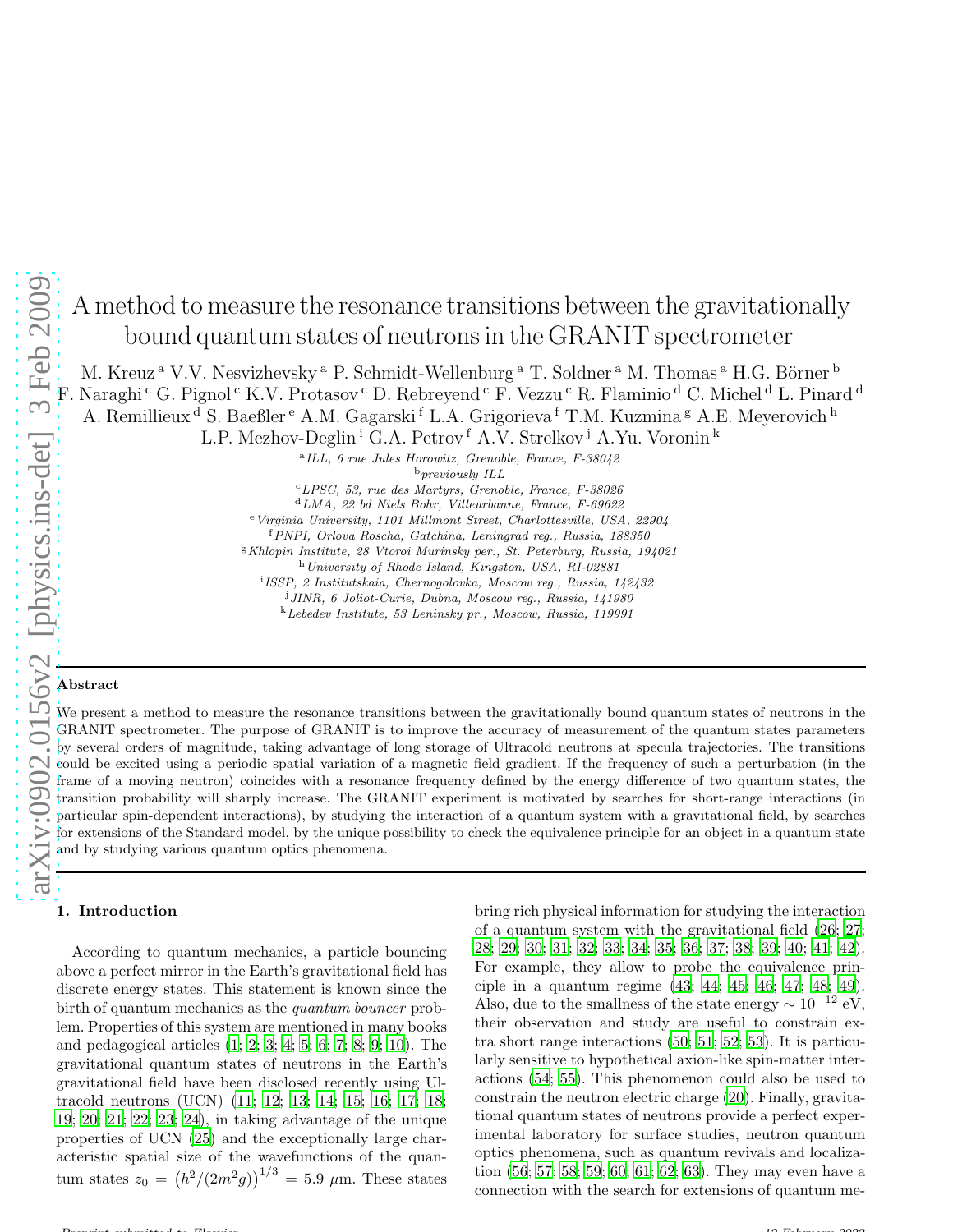chanics [\(64](#page-4-63); [65;](#page-4-64) [66;](#page-4-65) [67;](#page-4-66) [68](#page-5-0); [69\)](#page-5-1).

The purpose of GRANIT is to improve the accuracy of measurement of the quantum states parameters by several orders of magnitude, taking advantage of long storage of Ultracold neutrons at specula trajectories [\(70\)](#page-5-2). Specific technical developments were undertaken, such as studies for a dedicated UCN source [\(71\)](#page-5-3) with a proper extraction system  $(72; 73)$  $(72; 73)$ , and quality tests for neutron mirror reflections [\(74](#page-5-6); [75\)](#page-5-7).

We describe a general design of the GRANIT spectrometer in part 2. Part 3 presents resonance transitions between the quantum states. Part 4 is devoted to a description of the first experiment intended to be done with GRANIT: The magnetically-induced resonance transitions between gravitationally bound quantum states of neutrons measured in a flow through mode.

### 2. The GRANIT spectrometer

The GRANIT spectrometer is a new-generation type of gravitational spectrometer. All important parameters are improved with respect to the first version. We will 1) increase considerably the storage time of neutrons in the quantum states  $(20; 70); 2$  $(20; 70); 2$  $(20; 70); 2$  apply the method of resonance transitions between the gravitationally bound quantum states of neutrons [\(20\)](#page-4-19); 3) increase the UCN density using a dedicated  ${}^{4}$ He UCN source [\(71\)](#page-5-3); 4) profit from a permanent installation of the spectrometer in a more comfortable experimental environment; 5) use polarized neutrons and polarization analysis. All studies previewed for the preceding gravitational spectrometer [\(11\)](#page-4-10), dismantled at present, would be continued with GRANIT. Besides, a new kind of precision experiment would become possible [\(20;](#page-4-19) [54\)](#page-4-53).

The GRANIT spectrometer will be installed at the level C at the ILL reactor (the ground level, close to the reactor core). Details of neutron transport, the dedicated UCN source, and neutron extraction are described in [\(71](#page-5-3)).

The GRANIT spectrometer is shown in Fig. 3 in its simplest configuration. It consists of the following parts installed in vacuum on a granite table:

- The neutron transport system connects the UCN source [\(71\)](#page-5-3) to GRANIT via an intermediate storage volume. Mechanical elasticity of the transport system allows us to decouple GRANIT from the UCN source vibrations.
- A semi-diffusive narrow slit with a height of 100-200  $\mu$ m [\(72;](#page-5-4) [73](#page-5-5)) at the exit of the intermediate storage volume allows us to extract UCN with small vertical velocity components needed for GRANIT. Other UCN would be reflected back to the source, thus reducing loss of the UCN density in the source. This arrangement allows us to use a <sup>4</sup>He UCN source in a flow-through mode.
- A transport mirror is installed at the exit of the semidiffusive slit. It consists of a horizontal mirror, two vertical side walls, and a scatterer/absorber above the horizontal mirror. The transport mirror selects a few of the

lowest quantum states.

- A square main mirror with a size of 30 cm and four vertical side walls is the principle element of the neutron mirror system in GRANIT. It should provide large neutron lifetimes in the gravitationally bound quantum states of neutrons in the storage measuring mode. Extremely severe constraints for parameters of this mirror trap are analyzed in [\(70\)](#page-5-2). Some parameters have already been tested [\(74](#page-5-6); [75\)](#page-5-7), motivating the choice of the mirror's material (see fig [2\)](#page-2-0).
- A resonant transition system for the first experiment in the flow-through mode with GRANIT consists in a multiwire assembly installed above the transport mirror (see part 4). It produces a spatially periodic gradient of the magnetic field.
- Three types of detectors will be used at the first stage of the GRANIT experiment. <sup>3</sup>He gaseous proportional counters with extremely low background have been developed for this experiment. They will be used for integral measurements. Position-sensitive nuclear-track UCN detectors with a record resolution of  $\sim$  1  $\mu$ m [\(11;](#page-4-10) [18\)](#page-4-17) will be used to study the the spatial distribution of neutrons in the quantum states. Real-time position-sensitive detectors with a resolution of a few hundred  $\mu$ m will be developed to measure velocity distributions of neutrons in the quantum states.
- Numerous spectrum-shaping and spectrum-analyzing devices as well as horizontal leveling and positioning systems will be similar to those used earlier in [\(11;](#page-4-10) [12;](#page-4-11) [13;](#page-4-12) [14;](#page-4-13) [15;](#page-4-14) [16;](#page-4-15) [17;](#page-4-16) [18;](#page-4-17) [19;](#page-4-18) [20;](#page-4-19) [21;](#page-4-20) [22;](#page-4-21) [23;](#page-4-22) [24\)](#page-4-23). Their parameters, nevertheless, will be significantly improved compared to the preceding versions.

Three main systems will be constructed outside the vacuum chamber to isolate the spectrometer from external perturbations.

- Anti-vibration and leveling system. The first level of protection against vibrations and rough leveling of the installation is provided by three pneumatic feet with controlled valves, which support the vacuum chamber. High level anti-vibration protection and leveling is provided by three high-load piezo-elements, installed inside the vacuum chamber. These piezo-elements support the granite with all optical elements on top of it. The vibrations associated with ground will be largely suppressed by the system described above. The main residual perturbation is expected to come from the mechanical connection between GRANIT and the UCN source. This effect has to be studied after installation of the spectrometer. One should note that relative position of all optics elements are not affected by vibrations and slow mechanical drifts anyway, because they all mounted rigidly to the granite table.
- Clean room. The optical elements of GRANIT are very sensitive to dust contaminations. First, by precise adjustments with a typical accuracy of  $\sim 1 \mu m$  require dust particles to be smaller than this value. Second, by eventual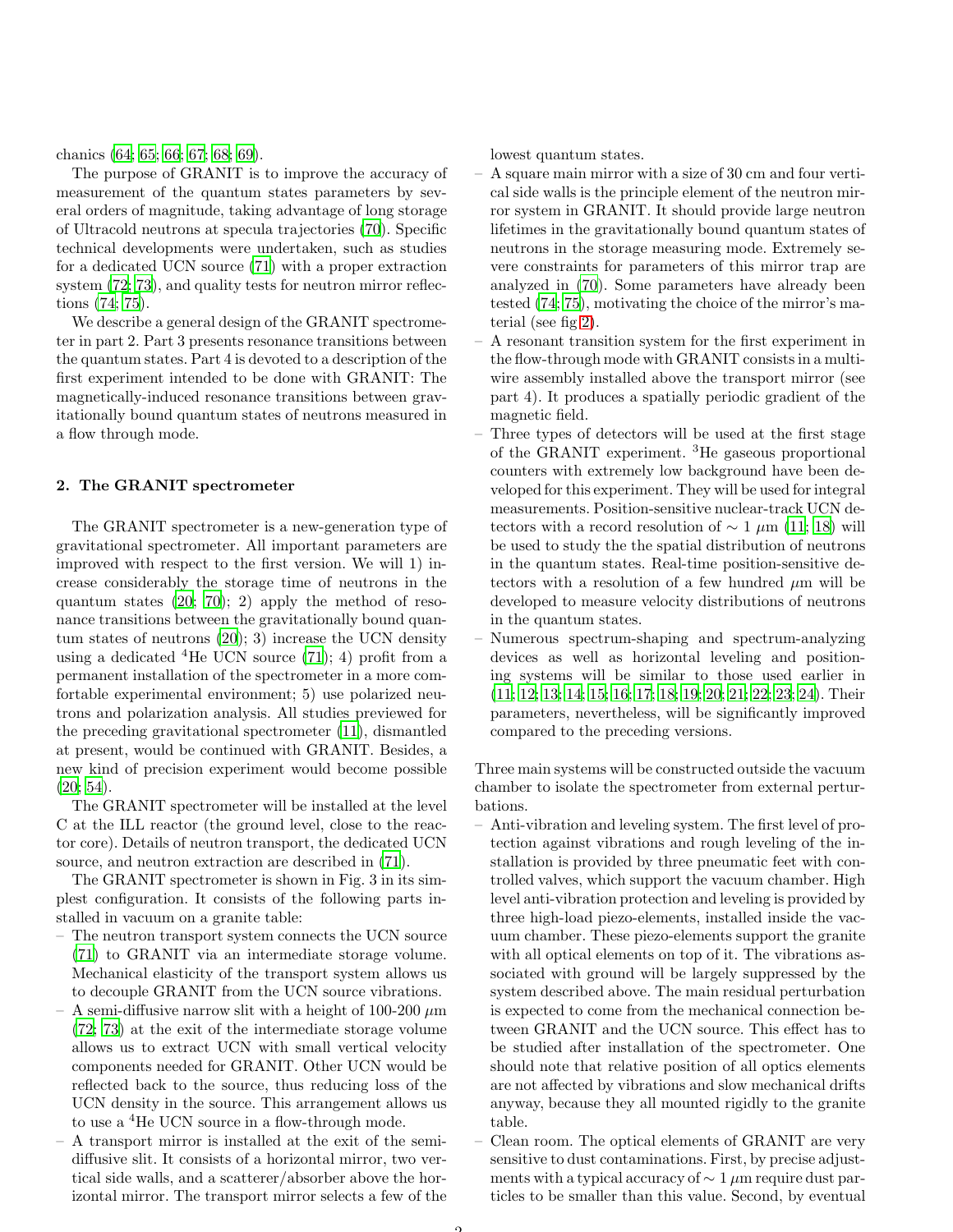

Fig. 1. GRANIT spectrometer.

dust particles between two mirror surfaces approaching each other at such a distance would damage our very delicate and expensive mirrors. Therefore the spectrometer is installed inside a clean room. The air flow in this room is regulated in such a way that its flow is laminar, without turbulences, in the central zone of the spectrometer, which contains all optical elements.

– Control of magnetic fields. Compensation of local magnetic fields and introduction of a constant field for neutron spin guiding are provided by three pairs of coils in Helmholtz configuration, installed around the chamber. Later, for experiments requiring low values of residual magnetic fields, we will replace the coils by a  $\mu$ -metal anti-magnetic screen.

#### 3. Resonant transitions between quantum states

The strategy to measure the spectrum of the gravitational quantum levels is based on resonant excitations of transitions between two states. Assume that one applies an harmonic perturbation  $\hat{V}(t) = Re\left(V(z)e^{i\omega t}\right)$  to a neutron in a pure quantum state  $|N\rangle$ . If the excitation angular frequency  $\omega$  is close to that associated with a transition,  $\omega_{Nn} = \frac{1}{\hbar} |E_N - E_n|$ , the probability to excite the neutron to the state  $|n\rangle$  is given by the Rabi formula

<span id="page-2-1"></span>
$$
P_{N \to n}(T) = \frac{\sin^2\left(\sqrt{(\omega - \omega_{Nn})^2 + \Omega_{Nn}^2} \frac{T}{2}\right)}{1 + \left(\frac{\omega - \omega_{Nn}}{\Omega_{Nn}}\right)^2} \tag{1}
$$



<span id="page-2-0"></span>Fig. 2. Neutron transmission though parallel plates as a function of the distance between the plates. The angle at the first reflection was set to 30°. Deviations from linearity is due to losses, mainly defined by non-specular reflections. The measured probability of the total losses per collision is indicated for four tested materials or coatings: silica (stars and solid line), silica coated with diamond (dots and dotted line), sapphire (squares and dashed line), and for silica coated with copper (triangles and dashed-dotted line).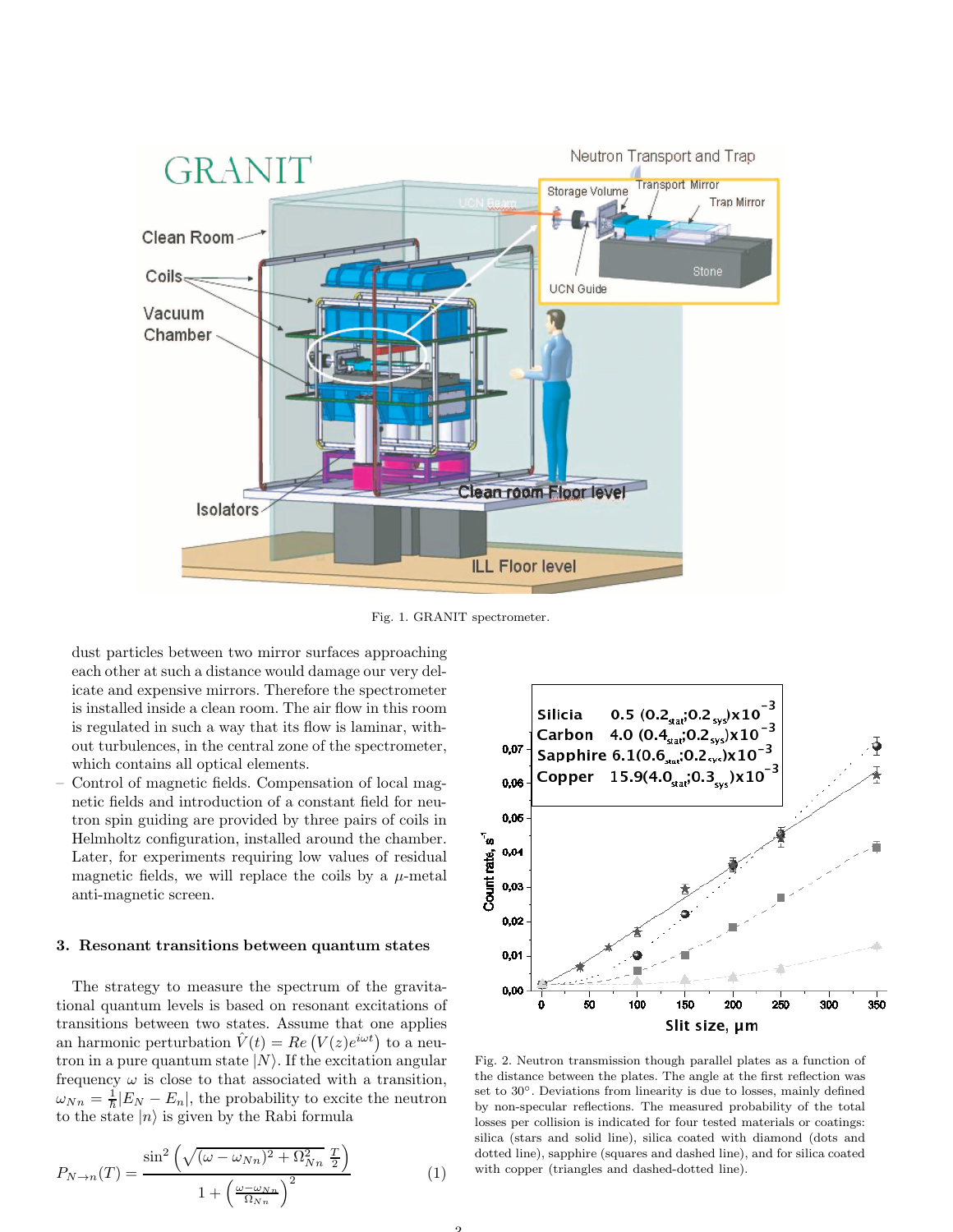

<span id="page-3-0"></span>Fig. 3. Maximum probability for a neutron to leave the ground state is shown as a function of the excitation frequency for two different excitation times.

where  $\Omega_{Nn} = \langle n| V(z)|N \rangle$  is the Rabi angular frequency that defines the intensity of excitation for the transition  $N \to n$ . This probability reaches a maximum when the resonance condition  $\omega = \omega_{Nn}$  is satisfied (it equals exactly 1 if the excitation time  $T$  is chosen properly). This condition allows us to measure the energy differences in the spectrum. The excitation time  $T$  will be given by the experimental conditions, and the excitation amplitude has to be adjusted so that the transition probability at the resonance is unity. Fig. [3](#page-3-0) shows the expected resonance curves for a neutron initially in the ground state. A measurement of the resonance curve gives access to the energy differences in the spectrum, with a resolution limited by the resonance width that appears in the denominator of [\(1\)](#page-2-1). This width satisfies the Heisenberg principle; it gives us a rought relation between the eventual resolution  $\Delta E$  and the excitation time  $T: \Delta E \cdot T \simeq h$ . Thus, one aims to maximize the excitation time in order to increase the resolution. As the excitation time is an essential parameter, we list the characteristic timescales of the problem.

- (i) The minimal excitation time needed to resolve the resonances – the width of each resonance is smaller than the distance between neighboring resonances – is about 10 ms.
- (ii) A typical UCN with an horizontal velocity of about  $5 \text{ m/s}$  – passes the 30 cm mirror in 50 ms. Thus, we can excite well-resolved transitions in a flow through mode. This is the purpose of the first measurement in the GRANIT experiment.
- (iii) The neutron  $\beta$  decay lifetime is 886 s, it is the maximal (ultimate) excitation time. Thus, the spectrum determination is ultimately limited at a relative value of 10<sup>-6</sup> for the first levels.

The next section describes a practical realization of a measurement using resonant transition technique.

#### 4. Resonant transitions in the flow through mode

The first measurement with GRANIT will consist in measuring resonant transitions between the gravitational quantum states using a flow through mode, using unpolarized neutrons. The basic scheme is shown in fig. [4.](#page-3-1) A neutron will experience different processes in the following order:



<span id="page-3-1"></span>Fig. 4. The principle scheme for measuring transitions in a flow through mode.

- (i) A neutron is extracted from the source with a small vertical velocity. Its horizontal velocity is distributed from  $\sim 4$  m/s to  $\sim 7$  m/s.
- (ii) The neutron passes a negative step with a height of about  $h = 20 \mu m$ . The classical vertical energy of the neutron after the step is larger than  $mgh$ . It means that the ground quantum state population is largely suppressed. After the step, the neutron occupies the states  $|2\rangle$ ,  $|3\rangle$ ,  $|4\rangle$ , etc, though the populations of the ones with lower quantum numbers are also somewhat reduced. We are going to induce and measure transition from these states to the ground state  $|1\rangle$ .
- (iii) The neutron is exposed to a spatially periodic excitation. This is provided by a magnetic field gradient, induced by horizontal conducting wires. The current in the wires is set such as to maximize the transition probability at a resonance. It is of the order of a few Amperes. The distance between the wires defines a spatial periodicity of the excitation of  $d = 10$  mm. For the parameters listed above, the magnetic gradient can be considered as a relatively small perturbation. According to its horizontal velocity  $v$ , the neutron will experience an effective time-dependent perturbation with a frequency  $v/d$ . Only the neutrons for which the frequency  $v/d$  corresponds to the resonance frequency (at the precision of the resonance width) will transite to the ground state. Thus, the resonance frequency that we aim to measure corresponds to a horizontal velocity.
- (iv) Then the neutron enters a slit between the horizontal mirror and an absorber above. This slit filters the ground state; the excited states are scattered away.
- (v) To measure the horizontal resonant velocity, the neutron will fall following an almost classical parabolic trajectory (in fact, the spread of the wave function during free fall has to be taken into account as well). The fall height is measured using a position sensitive detector. This measurement allows us to calculate the horizontal velocity value.

The signal to be measured would be a peak in the position sensitive detector. This sequence will allow us to measure the resonant frequencies of the transitions  $3 \rightarrow 1, 4 \rightarrow 1$ , and maybe  $2 \rightarrow 1$  and  $5 \rightarrow 1$ , with an accuracy better than 10%.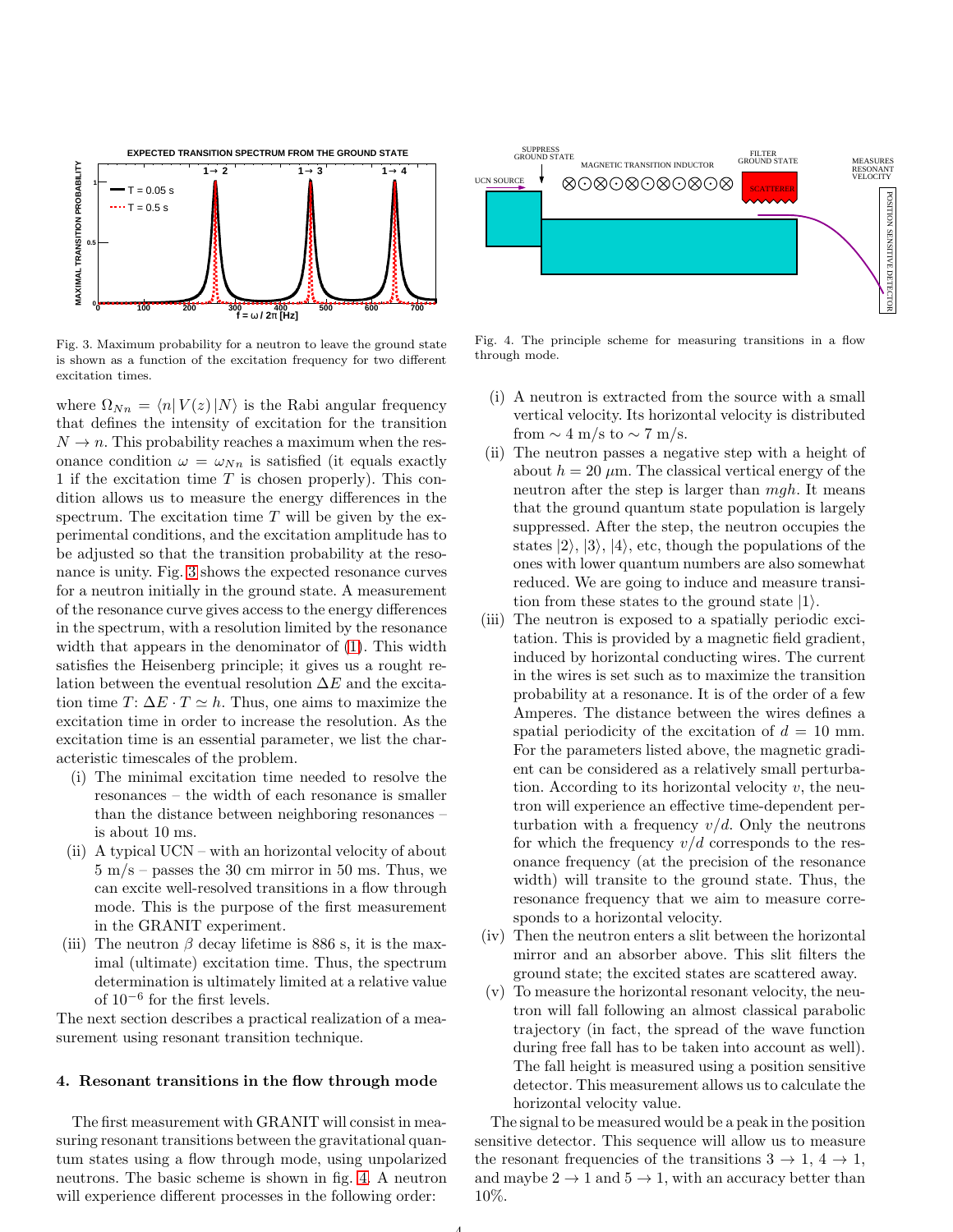#### 5. Conclusion

We described the spectrometer GRANIT which will be used to measure the resonance transitions between the gravitationally bound quantum states of neutrons, as well as a possible scheme for a first experiment with GRANIT. The spectrometer is under construction. It will be installed at the H172 neutron guide at the ILL. First experiments are expected to start in 2009.

The GRANIT project is being built in framework of ANR (Agence Nationale de la Recherche, France) grant. The installation of GRANIT at the neutron guide H172 at the ILL is financed by ILL and LPSC, France. We are grateful to all our colleagues for help and advice.

References

- <span id="page-4-0"></span>[1] G. Breit, Phys. Rev. 32 (1928) 273–276.
- <span id="page-4-1"></span>[2] I. Goldman, V. Krivchenkov, Problems in Quantum Mechanics, Pergamon Press, London, 1961.
- <span id="page-4-2"></span>[3] D. ter Haar, Selected Problems in Quantum Mechanics, Academic, New York, 1964.
- <span id="page-4-3"></span>[4] L. Landau, E. Lifshitz, Quantum Mechanics. Nonrelativistic Theory, Pergamon, London, 1965.
- <span id="page-4-4"></span>[5] P. Langhoff, Am. Journ. Phys. 39 (1971) 954.
- <span id="page-4-5"></span>[6] V. Flugge, Practical Quantum Mechanics I, Springer, Berlin, 1974.
- <span id="page-4-6"></span>[7] R. Gibbs, Am. Journ. Phys. 43 (1975) 25–28.
- <span id="page-4-7"></span>[8] V. Luschikov, A. Frank, JETP Lett. 28 (1978) 559.
- <span id="page-4-8"></span>[9] J. Sakurai, Modern Quantum Mechanics, Benjamin/Cummings, Menlo Park, 1985.
- <span id="page-4-9"></span>[10] J. Gea-Banacloche, Am. Journ. Phys. 67 (1999) 776.
- <span id="page-4-10"></span>[11] V.V. Nesvizhevsky et al, NIM 440 (2000) 754.
- <span id="page-4-11"></span>[12] V.V. Nesvizhevsky et al, Nature 415 (2002) 297.
- <span id="page-4-12"></span>[13] T. J. Bowles, Nature 415 (2002) 267–268.
- <span id="page-4-13"></span>[14] B. Schwarzschild, Phys. Today 55 (3) (2002) 030000– 23.
- <span id="page-4-14"></span>[15] V.V. Nesvizhevsky et al., Phys. Rev. D 67 (2003) 102002.
- <span id="page-4-15"></span>[16] V. Nesvizhevskii, UFN 46 (2003) 93–97.
- <span id="page-4-16"></span>[17] V.V. Nesvizhevskii, UFN 47 (2004) 515–521.
- <span id="page-4-17"></span>[18] V.V. Nesvizhevsky et al., Eur. Phys. J. C 40 (2005) 479.
- <span id="page-4-18"></span>[19] V.V. Nesvizhevsky et al., Journ. Res. NIST 110 (2005) 263.
- <span id="page-4-19"></span>[20] V. Nesvizhevsky, K. Protasov, Edited book on Trends in Quantum Gravity Research, 65-107, D.C. Moore, New York, Nova science publishers, 2005.
- <span id="page-4-20"></span>[21] A.Yu. Voronin et al, Phys. Rev. D 73 (2006) 044029.
- <span id="page-4-21"></span>[22] A. Meyerovich, V. Nesvizhevsky, Phys. Rev. A 73 (2006) 063616.
- <span id="page-4-22"></span>[23] R. Adhikari, Y. Cheng, A. Meyerovich, V. Nesvizhevsky, Phys. Rev. A 75 75 (2007) 063613.
- <span id="page-4-23"></span>[24] A. Westphal et al, Eur. Phys. J. C 51 (2007) 367.
- <span id="page-4-24"></span>[25] V.I. Luschikov et al, JETP Lett. 9 (1969) 23.
- <span id="page-4-25"></span>[26] D. Ahluwalia, Mod. Phys. Lett. A 17 (2002) 1135.
- <span id="page-4-26"></span>[27] M. Khorrami et al, Annal. Phys. 304 (2003) 91.
- <span id="page-4-27"></span>[28] D. Bini et al, Phys. Rev. D 70 (2004) 044020.
- <span id="page-4-28"></span>[29] O. Bertolami et al, Phys. Rev. D 72 (2005) 025010.
- <span id="page-4-29"></span>[30] C. Kiefer, C. Weber, Annal. Phys. 14 (2005) 253.
- <span id="page-4-30"></span>[31] M. Leclerc, Class. and Quant. Gravity 22 (2005) 3203.
- <span id="page-4-31"></span>[32] D. Ahluwalia-Khalilova, Int. Journ. Mod. Phys. D 14 (2005) 2151.
- <span id="page-4-32"></span>[33] R. Banerjee et al, Phys. Rev. D 74 (2006) 045015.
- <span id="page-4-33"></span>[34] F. Brau, F. Buisseret, Phys. Rev. D 74 (2006) 036002.
- <span id="page-4-34"></span>[35] N. Boulanger et al, Phys. Rev. D 74 (2006) 125014.
- <span id="page-4-35"></span>[36] F. Buisseret et al, Class. and Quant. Gravity 24 (2007) 855.
- <span id="page-4-36"></span>[37] A. Accioly, H. Blas, Mod. Phys. Lett. A 22 (2007) 961.
- <span id="page-4-37"></span>[38] A. Saha, Europ. Phys. Journ. C 51 (2007) 199.
- <span id="page-4-38"></span>[39] R. Mann, M. Young, Class. and Quant. Gravity 24 (2007) 951.
- <span id="page-4-39"></span>[40] A. Silenko, O. Teryaev, Phys. Rev. D 76 (2007) 061101.
- <span id="page-4-40"></span>[41] G. Pignol, K. Protasov, V. Nesvizhevsky, Class. Quant. Grav. 24 (2007) 2439–2441.
- <span id="page-4-41"></span>[42] M. Arminjon, Phys. Lett. A 372 (2008) 2196–2200.
- <span id="page-4-42"></span>[43] R. Onofrio, L. Viola, Phys. Rev. A 53 (1996) 3773.
- <span id="page-4-43"></span>[44] L. Viola, R. Onofrio, Phys. Rev. D 55 (1997) 455.
- <span id="page-4-44"></span>[45] A. Herdegen, J. Wawrzycki, Phys. Rev. D 66 (2002) 044007.
- <span id="page-4-45"></span>[46] Wawrzycki, Acta Phys. Polonica B 35 (2004) 613.
- <span id="page-4-46"></span>[47] C. Chryssomalakos, D. Sudarsky, Gen. Rel. and Grav. 35 (2003) 605.
- <span id="page-4-47"></span>[48] V.V. Nesvizhevsky et al, e-print quant-ph arXiv:0806.3871, Phys. Rev. A, in press.
- <span id="page-4-48"></span>[49] R. Cubitt et al, This journal's issue.
- <span id="page-4-49"></span>[50] H. Abele, S. Baeßler, A. Westphal, Lect. Notes Phys. 631 (2003) 355–366.
- <span id="page-4-50"></span>[51] A. Westphal, H. Abele, S. Baeßler.
- <span id="page-4-51"></span>[52] V. Nesvizhevsky, K. Protasov, Class. and Quant. Gravity 21 (2004) 4557.
- <span id="page-4-52"></span>[53] V. Nesvizhevsky, G. Pignol, K. Protasov, Phys. Rev. D 77 (2008) 034020.
- <span id="page-4-53"></span>[54] S. Baeßler et al, Phys. Rev. D 75 (2008) 075006.
- <span id="page-4-54"></span>[55] S. Baeßler et al, This Journal's issue.
- <span id="page-4-55"></span>[56] G. Kalbermann, Journ. Phys. A-Math. Gen. 35 (2002) 9829.
- <span id="page-4-56"></span>[57] R. Robinett, Phys. Rep. 392 (2004) 1.
- <span id="page-4-57"></span>[58] M. Berberan-Santos et al, Journ. Math. Chem. 37 (2005) 101.
- <span id="page-4-58"></span>[59] M. Belloni et al, Phys. Scripta 72 (2005) 122.
- <span id="page-4-59"></span>[60] W. Mather, R. Fox, Phys. Rev. A 73 (2006) 032109.
- <span id="page-4-60"></span>[61] D. Witthaut, H. Korsch, Journ. Phys. A-Math. Gen. 39 (2006) 14687.
- <span id="page-4-61"></span>[62] E. Romera, F. de los Santos, Phys. Rev. Lett. 99 (2007) 263601.
- <span id="page-4-62"></span>[63] G. Gonzalez, Revista Mexicana de Fizica 54 (2008) 5.
- <span id="page-4-63"></span>[64] A. Steyerl, S. Malik, Annals of Physics 217 (1992) 222– 278.
- <span id="page-4-64"></span>[65] A. Steyerl, S. Malik, Phys. Lett. A 217 (1996) 194–202.
- <span id="page-4-65"></span>[66] A. Steyerl et al, Journ. Phys. III 7 (1997) 1941–1954.
- <span id="page-4-66"></span>[67] T. Bestle et al, Phys. Lett. A 244 (1998) 217–221.